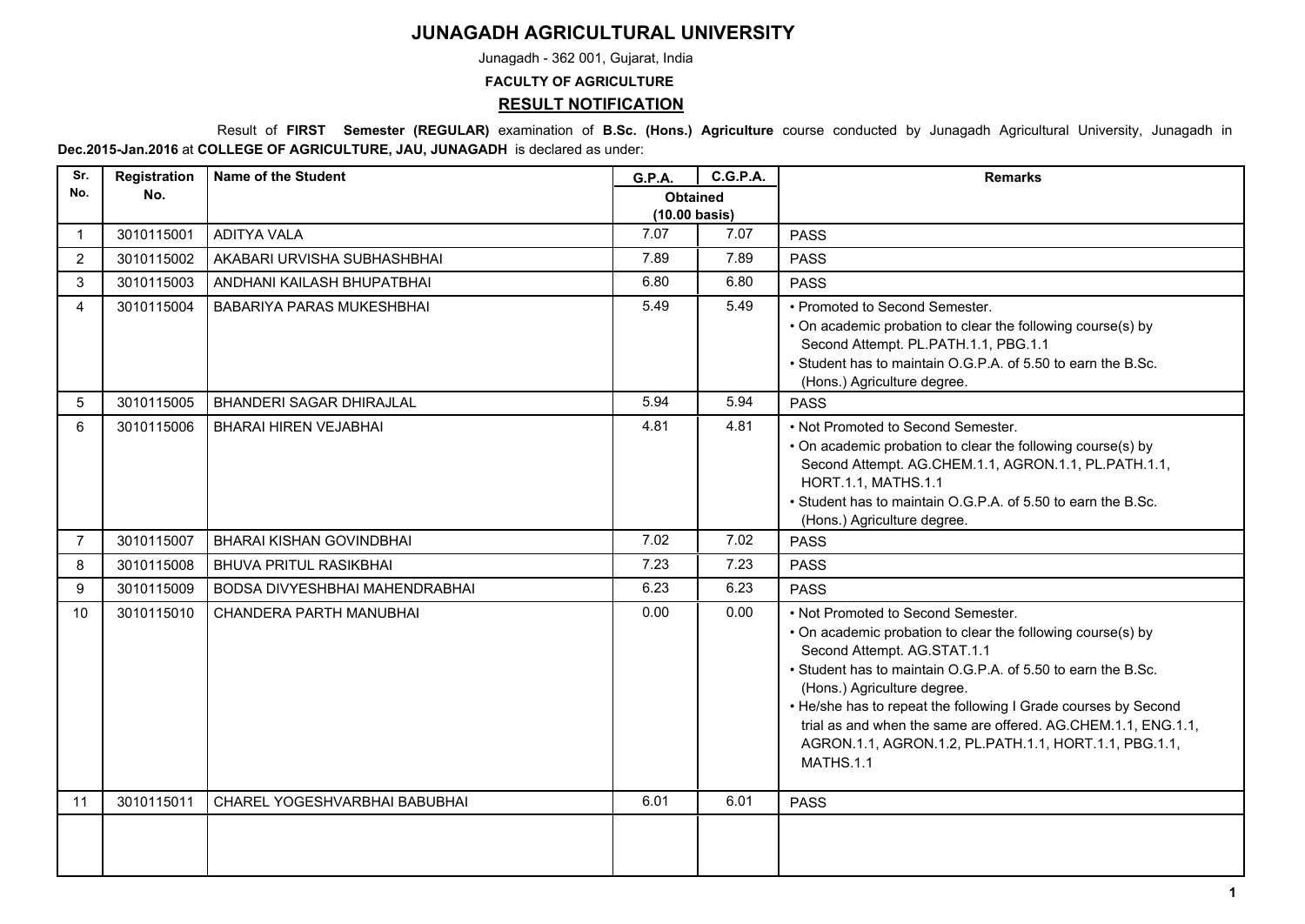| Sr. | Registration | <b>Name of the Student</b>           | G.P.A.                  | <b>C.G.P.A.</b> | <b>Remarks</b>                                                                                                                                                                                                                                                                                      |
|-----|--------------|--------------------------------------|-------------------------|-----------------|-----------------------------------------------------------------------------------------------------------------------------------------------------------------------------------------------------------------------------------------------------------------------------------------------------|
| No. | No.          |                                      | <b>Obtained</b>         |                 |                                                                                                                                                                                                                                                                                                     |
|     |              |                                      | $(10.00 \text{ basis})$ |                 |                                                                                                                                                                                                                                                                                                     |
| 12  | 3010115012   | CHAUDHARI NEHABEN AJITBHAI           | 5.43                    | 5.43            | • Promoted to Second Semester.<br>• On academic probation to clear the following course(s) by<br>Second Attempt. AGRON.1.1, PL.PATH.1.1<br>• Student has to maintain O.G.P.A. of 5.50 to earn the B.Sc.<br>(Hons.) Agriculture degree.                                                              |
| 13  | 3010115013   | CHAUDHARI PINAKIBEN BHARATBHAI       | 6.03                    | 6.03            | <b>PASS</b>                                                                                                                                                                                                                                                                                         |
| 14  | 3010115014   | CHAUHAN JAYDEEP BHARATBHAI           | 5.48                    | 5.48            | • Promoted to Second Semester.<br>• On academic probation to clear the following course(s) by<br>Second Attempt. PL.PATH.1.1<br>• Student has to maintain O.G.P.A. of 5.50 to earn the B.Sc.<br>(Hons.) Agriculture degree.                                                                         |
| 15  | 3010115015   | CHAVADA HARDEV KALABHAI              | 4.04                    | 4.04            | • Not Promoted to Second Semester.<br>• On academic probation to clear the following course(s) by<br>Second Attempt. AG.CHEM.1.1, AGRON.1.1, AGRON.1.2,<br>PL.PATH.1.1, HORT.1.1, PBG.1.1, MATHS.1.1<br>• Student has to maintain O.G.P.A. of 5.50 to earn the B.Sc.<br>(Hons.) Agriculture degree. |
| 16  | 3010115016   | CHODVADIYA DHARMESH RAMJIBHAI        | 7.97                    | 7.97            | <b>PASS</b>                                                                                                                                                                                                                                                                                         |
| 17  | 3010115017   | DADHANIA HARSHKUMAR RASIKLAL         | 5.72                    | 5.72            | • Promoted to Second Semester.<br>. 'W' Grade granted by the principal vide office order. HORT.1.1,<br>PBG.1.1                                                                                                                                                                                      |
| 18  | 3010115018   | DANGAR BHARAT RAJESHBHAI             | 5.43                    | 5.43            | • Promoted to Second Semester.<br>• On academic probation to clear the following course(s) by<br>Second Attempt. PL.PATH.1.1, MATHS.1.1<br>. Student has to maintain O.G.P.A. of 5.50 to earn the B.Sc.<br>(Hons.) Agriculture degree.                                                              |
| 19  | 3010115019   | DEPANI ZEELKUMAR VIJAYBHAI           | 7.35                    | 7.35            | <b>PASS</b>                                                                                                                                                                                                                                                                                         |
| 20  | 3010115020   | DERVALIYA SANJANABEN BHARATBHAI      | 7.11                    | 7.11            | <b>PASS</b>                                                                                                                                                                                                                                                                                         |
| 21  | 3010115021   | DHOLARIYA RUSHITKUMAR HARESHBHAI     | 6.18                    | 6.18            | <b>PASS</b>                                                                                                                                                                                                                                                                                         |
| 22  | 3010115022   | DIXITKUMAR KOTADIYA                  | 8.26                    | 8.26            | <b>PASS</b>                                                                                                                                                                                                                                                                                         |
| 23  | 3010115023   | DODIA PRASADKUMAR JIVABHAI           | 5.40                    | 5.40            | • Promoted to Second Semester.<br>• On academic probation to clear the following course(s) by<br>Second Attempt. PL.PATH.1.1, MATHS.1.1<br>• Student has to maintain O.G.P.A. of 5.50 to earn the B.Sc.<br>(Hons.) Agriculture degree.                                                              |
| 24  | 3010115024   | DODIYA NISHABEN GOVINDBHAI           | 6.31                    | 6.31            | <b>PASS</b>                                                                                                                                                                                                                                                                                         |
| 25  | 3010115025   | DUDHAGARA RASHMIN DINESHBHAI         | 5.75                    | 5.75            | <b>PASS</b>                                                                                                                                                                                                                                                                                         |
| 26  | 3010115026   | <b>DUDHATRA RIMABEN SHAILESHBHAI</b> | 7.23                    | 7.23            | <b>PASS</b>                                                                                                                                                                                                                                                                                         |
| 27  | 3010115027   | DUDHATRA YASHVANT DINESHBHAI         | 7.89                    | 7.89            | <b>PASS</b>                                                                                                                                                                                                                                                                                         |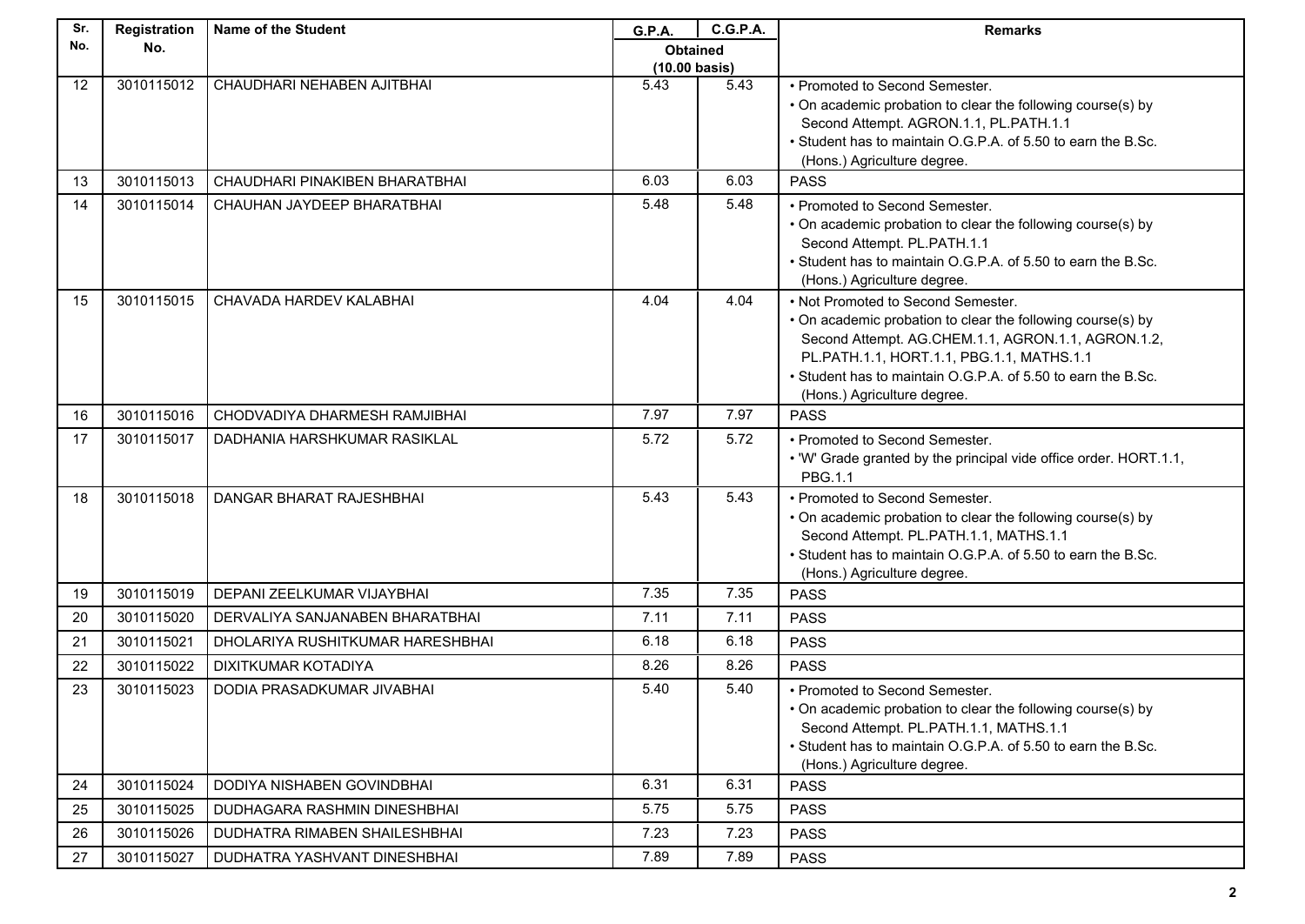| Sr. | Registration | <b>Name of the Student</b>             | G.P.A.                  | <b>C.G.P.A.</b> | <b>Remarks</b>                                                                                    |
|-----|--------------|----------------------------------------|-------------------------|-----------------|---------------------------------------------------------------------------------------------------|
| No. | No.          |                                        | <b>Obtained</b>         |                 |                                                                                                   |
|     |              |                                        | $(10.00 \text{ basis})$ |                 |                                                                                                   |
| 28  | 3010115028   | FALDU DHRUTIKA JAYANTIBHAI             | 7.16                    | 7.16            | <b>PASS</b>                                                                                       |
| 29  | 3010115029   | <b>GAJERA SANKETKUMAR SURESHBHAI</b>   | 7.83                    | 7.83            | <b>PASS</b>                                                                                       |
| 30  | 3010115030   | <b>GANVIT JIGISHABEN JIVANBHAI</b>     | 6.51                    | 6.51            | <b>PASS</b>                                                                                       |
| 31  | 3010115031   | <b>GANVIT YASHKUMAR RATILAL</b>        | 6.06                    | 6.06            | • Promoted to Second Semester.                                                                    |
|     |              |                                        |                         |                 | • On academic probation to clear the following course(s) by<br>Second Attempt. PL.PATH.1.1        |
| 32  | 3010115032   | <b>GAUSWAMI ABHISHEKGIRI BATUKGIRI</b> | 6.86                    | 6.86            | <b>PASS</b>                                                                                       |
| 33  | 3010115033   | GAVLI MALKESHKUMAR SURESHBHAI          | 5.32                    | 5.32            | • Promoted to Second Semester.                                                                    |
|     |              |                                        |                         |                 | • On academic probation to clear the following course(s) by                                       |
|     |              |                                        |                         |                 | Second Attempt. PL.PATH.1.1, MATHS.1.1                                                            |
|     |              |                                        |                         |                 | • Student has to maintain O.G.P.A. of 5.50 to earn the B.Sc.                                      |
|     |              |                                        |                         |                 | (Hons.) Agriculture degree.                                                                       |
| 34  | 3010115034   | <b>GHODAKIYA CHANDUBHAI CHATURBHAI</b> | 4.55                    | 4.55            | • Not Promoted to Second Semester.<br>• On academic probation to clear the following course(s) by |
|     |              |                                        |                         |                 | Second Attempt. AG.CHEM.1.1, AG.STAT.1.1, AGRON.1.1,                                              |
|     |              |                                        |                         |                 | PL.PATH.1.1, HORT.1.1, PBG.1.1, MATHS.1.1                                                         |
|     |              |                                        |                         |                 | • Student has to maintain O.G.P.A. of 5.50 to earn the B.Sc.                                      |
|     |              |                                        |                         |                 | (Hons.) Agriculture degree.                                                                       |
| 35  | 3010115035   | GINOYA TARANGKUMAR JAMANBHAI           | 6.03                    | 6.03            | <b>PASS</b>                                                                                       |
| 36  | 3010115036   | <b>GOHIL PRUTHVIRAJ MAHENDRABHAI</b>   | 7.01                    | 7.01            | <b>PASS</b>                                                                                       |
| 37  | 3010115037   | GONDALIYA BHARGAV PARESHBHAI           | 6.79                    | 6.79            | <b>PASS</b>                                                                                       |
| 38  | 3010115038   | GONDALIYA DHARA JANAKBHAI              | 7.30                    | 7.30            | <b>PASS</b>                                                                                       |
| 39  | 3010115039   | GUNGUNIYA DARSHANABEN FULSINGBHAI      | 6.18                    | 6.18            | • Promoted to Second Semester.                                                                    |
|     |              |                                        |                         |                 | • On academic probation to clear the following course(s) by                                       |
| 40  | 3010115040   | HADIYA VASANBEN JEENABHAI              | 6.55                    | 6.55            | Second Attempt. MATHS.1.1<br><b>PASS</b>                                                          |
| 41  | 3010115041   | HALPARA MAHESHKUMAR NAVINBHAI          | 5.22                    | 5.22            | • Promoted to Second Semester.                                                                    |
|     |              |                                        |                         |                 | • On academic probation to clear the following course(s) by                                       |
|     |              |                                        |                         |                 | Second Attempt. PL.PATH.1.1, HORT.1.1                                                             |
|     |              |                                        |                         |                 | • Student has to maintain O.G.P.A. of 5.50 to earn the B.Sc.                                      |
|     |              |                                        |                         |                 | (Hons.) Agriculture degree.                                                                       |
| 42  | 3010115042   | HARSODA AKSHAY PRAVINBHAI              | 6.57                    | 6.57            | <b>PASS</b>                                                                                       |
| 43  | 3010115043   | <b>HILAY DUDHAT</b>                    | 7.64                    | 7.64            | <b>PASS</b>                                                                                       |
| 44  | 3010115044   | HINSU HIRENKUMAR JAYSUKHBHAI           | 6.49                    | 6.49            | <b>PASS</b>                                                                                       |
| 45  | 3010115045   | JADAV KOMAL JEEVANBHAI                 | 7.34                    | 7.34            | <b>PASS</b>                                                                                       |
| 46  | 3010115046   | JADEJA VISHRUTIBA JAYENDRASINH         | 7.40                    | 7.40            | <b>PASS</b>                                                                                       |
|     |              |                                        |                         |                 |                                                                                                   |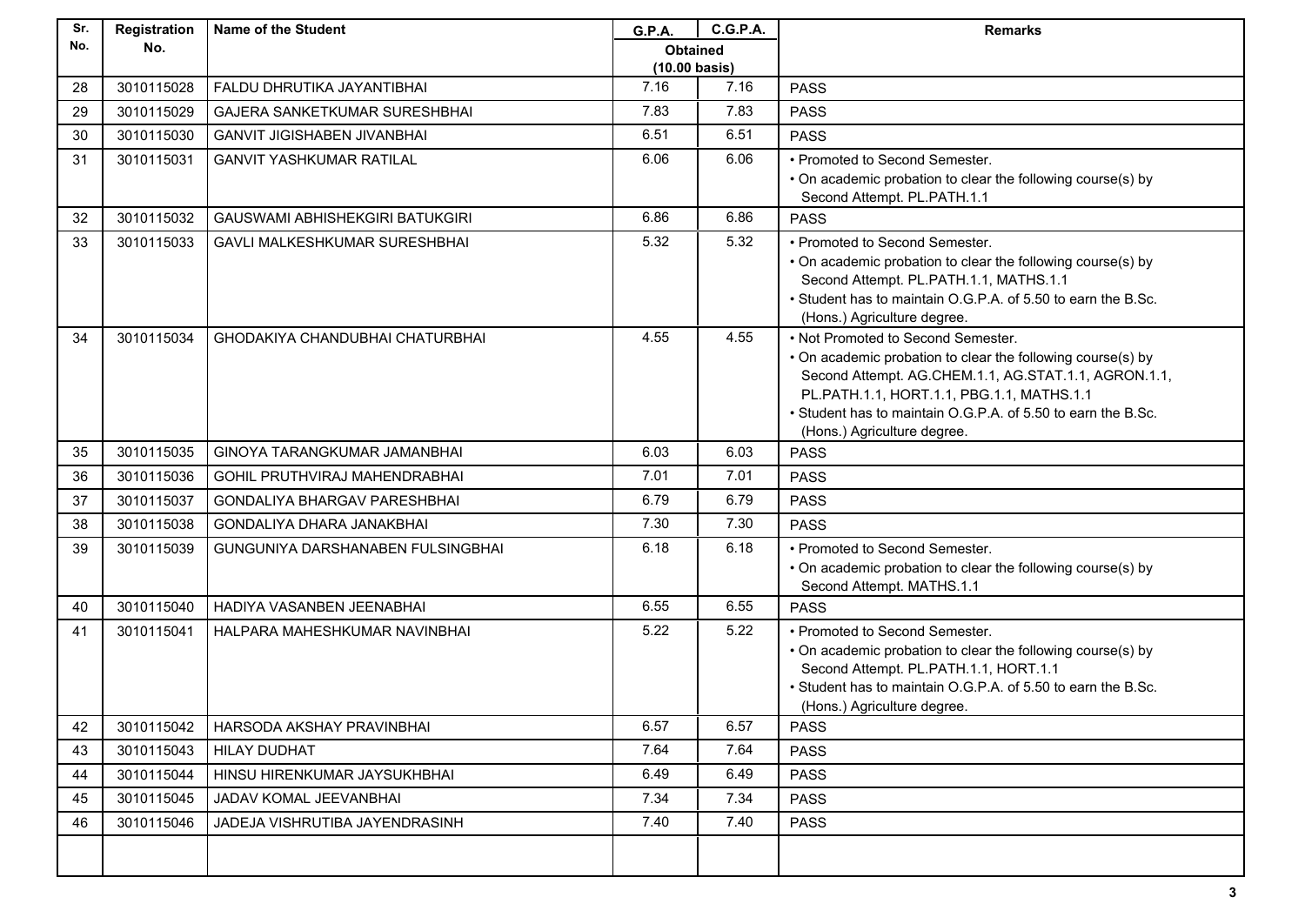| Sr. | Registration | Name of the Student            | G.P.A.                  | <b>C.G.P.A.</b> | <b>Remarks</b>                                                                                                                                                                                                                                                                                                                      |
|-----|--------------|--------------------------------|-------------------------|-----------------|-------------------------------------------------------------------------------------------------------------------------------------------------------------------------------------------------------------------------------------------------------------------------------------------------------------------------------------|
| No. | No.          |                                | <b>Obtained</b>         |                 |                                                                                                                                                                                                                                                                                                                                     |
|     |              |                                | $(10.00 \text{ basis})$ |                 |                                                                                                                                                                                                                                                                                                                                     |
| 47  | 3010115047   | JALANDHARA KIRAN DULABHAI      | 6.73                    | 6.73            | • Promoted to Second Semester.                                                                                                                                                                                                                                                                                                      |
|     |              |                                |                         |                 | • On academic probation to clear the following course(s) by<br>Second Attempt. MATHS.1.1                                                                                                                                                                                                                                            |
| 48  | 3010115048   | JAYKRUSHNDEVSINH GOHIL         | 7.96                    | 7.96            | <b>PASS</b>                                                                                                                                                                                                                                                                                                                         |
| 49  | 3010115049   | JIVANI PARTH MANSUKHBHAI       | 7.22                    | 7.22            | <b>PASS</b>                                                                                                                                                                                                                                                                                                                         |
|     |              |                                |                         |                 |                                                                                                                                                                                                                                                                                                                                     |
| 50  | 3010115050   | <b>JYOTI</b>                   | 7.83                    | 7.83            | <b>PASS</b>                                                                                                                                                                                                                                                                                                                         |
| 51  | 3010115051   | KACHHADIA RINKAL JITENDRABHAI  | 6.26                    | 6.26            | <b>PASS</b>                                                                                                                                                                                                                                                                                                                         |
| 52  | 3010115052   | KAKADIYA KEVAL RASHIKBHAI      | 6.18                    | 6.18            | <b>PASS</b>                                                                                                                                                                                                                                                                                                                         |
| 53  | 3010115053   | KALVAT ADAM MAHAMAD            | 6.49                    | 6.49            | <b>PASS</b>                                                                                                                                                                                                                                                                                                                         |
| 54  | 3010115054   | KANASAGRA JAY RAMESHBHAI       | 7.61                    | 7.61            | <b>PASS</b>                                                                                                                                                                                                                                                                                                                         |
| 55  | 3010115055   | KANSAGARA VIVEK DILIPBHAI      | 7.08                    | 7.08            | <b>PASS</b>                                                                                                                                                                                                                                                                                                                         |
| 56  | 3010115056   | KANZARIYA SANJAY MAHENDRABHAI  | 5.34                    | 5.34            | • Promoted to Second Semester.<br>• On academic probation to clear the following course(s) by<br>Second Attempt. AGRON.1.1, PL.PATH.1.1<br>• Student has to maintain O.G.P.A. of 5.50 to earn the B.Sc.<br>(Hons.) Agriculture degree.                                                                                              |
| 57  | 3010115057   | KHAMBHALA SUMIT SEJABHAI       | 5.15                    | 5.15            | • Promoted to Second Semester.<br>• On academic probation to clear the following course(s) by<br>Second Attempt. AGRON.1.2, PL.PATH.1.1, PBG.1.1,<br>MATHS.1.1<br>. Student has to maintain O.G.P.A. of 5.50 to earn the B.Sc.<br>(Hons.) Agriculture degree.                                                                       |
| 58  | 3010115058   | KHANDHAR NAYANKUMAR RAMESHBHAI | 7.11                    | 7.11            | <b>PASS</b>                                                                                                                                                                                                                                                                                                                         |
| 59  | 3010115059   | KHANIYA MONIKABEN DINESHBHAI   | 0.00                    | 0.00            | • Not Promoted to Second Semester.<br>• On academic probation to clear the following course(s) by<br>Second Attempt. AG.CHEM.1.1, AG.STAT.1.1, ENG.1.1,<br>AGRON.1.1, AGRON.1.2, PL.PATH.1.1, HORT.1.1, PBG.1.1,<br><b>MATHS.1.1</b><br>• Student has to maintain O.G.P.A. of 5.50 to earn the B.Sc.<br>(Hons.) Agriculture degree. |
| 60  | 3010115060   | KHANIYA PINKALBEN JAYANTILAL   | 0.00                    | 0.00            | • Not Promoted to Second Semester.<br>• On academic probation to clear the following course(s) by<br>Second Attempt. AG.CHEM.1.1, AG.STAT.1.1, ENG.1.1,<br>AGRON.1.1, AGRON.1.2, PL.PATH.1.1, HORT.1.1, PBG.1.1,<br>MATHS.1.1<br>• Student has to maintain O.G.P.A. of 5.50 to earn the B.Sc.<br>(Hons.) Agriculture degree.        |
|     |              |                                |                         |                 |                                                                                                                                                                                                                                                                                                                                     |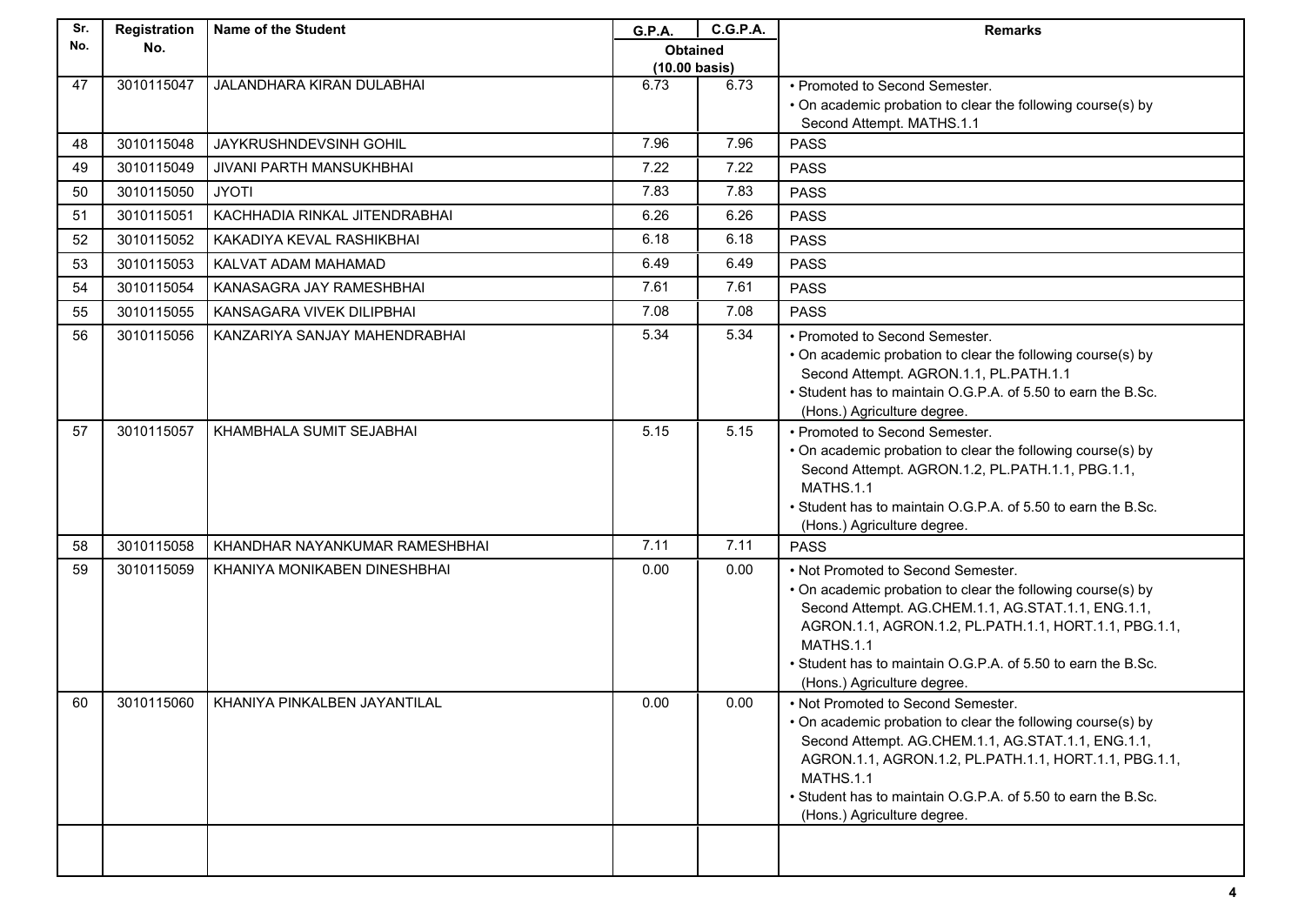| Sr. | Registration | <b>Name of the Student</b>          | G.P.A.                                     | C.G.P.A. | <b>Remarks</b>                                                                                                                                                                                                                                                                                                               |
|-----|--------------|-------------------------------------|--------------------------------------------|----------|------------------------------------------------------------------------------------------------------------------------------------------------------------------------------------------------------------------------------------------------------------------------------------------------------------------------------|
| No. | No.          |                                     | <b>Obtained</b><br>$(10.00 \text{ basis})$ |          |                                                                                                                                                                                                                                                                                                                              |
| 61  | 3010115061   | KHANIYA PUJABEN BHIKHALAL           | 0.00                                       | 0.00     |                                                                                                                                                                                                                                                                                                                              |
|     |              |                                     |                                            |          | • Not Promoted to Second Semester.<br>• On academic probation to clear the following course(s) by<br>Second Attempt. AG.CHEM.1.1, AG.STAT.1.1, ENG.1.1,<br>AGRON.1.1, AGRON.1.2, PL.PATH.1.1, HORT.1.1, PBG.1.1,<br>MATHS.1.1<br>. Student has to maintain O.G.P.A. of 5.50 to earn the B.Sc.<br>(Hons.) Agriculture degree. |
| 62  | 3010115062   | KHUNT SWATI RASIKBHAI               | 6.83                                       | 6.83     | <b>PASS</b>                                                                                                                                                                                                                                                                                                                  |
| 63  | 3010115063   | KOR SARIKA DEVASHIBHAI              | 6.07                                       | 6.07     | • Promoted to Second Semester.<br>• On academic probation to clear the following course(s) by<br>Second Attempt. MATHS.1.1                                                                                                                                                                                                   |
| 64  | 3010115064   | LAKHNOTRA DHARMESHKUMAR BHAGVANBHAI | 4.88                                       | 4.88     | • Promoted to Second Semester.<br>• On academic probation to clear the following course(s) by<br>Second Attempt. AGRON.1.1, PL.PATH.1.1, HORT.1.1,<br>PBG.1.1<br>. Student has to maintain O.G.P.A. of 5.50 to earn the B.Sc.<br>(Hons.) Agriculture degree.                                                                 |
| 65  | 3010115065   | MADAM ANKITKUMAR ARJANBHAI          | 7.25                                       | 7.25     | <b>PASS</b>                                                                                                                                                                                                                                                                                                                  |
| 66  | 3010115066   | <b>MAHESHBHAI BARAIYA</b>           | 8.32                                       | 8.32     | <b>PASS</b>                                                                                                                                                                                                                                                                                                                  |
| 67  | 3010115067   | MAHLA NITIGNAKUMARI SHANTILAL       | 5.95                                       | 5.95     | • Promoted to Second Semester.<br>• On academic probation to clear the following course(s) by<br>Second Attempt. PL.PATH.1.1                                                                                                                                                                                                 |
| 68  | 3010115068   | MAKADIYA DHRUVINKUMAR DIPAKBHAI     | 7.75                                       | 7.75     | <b>PASS</b>                                                                                                                                                                                                                                                                                                                  |
| 69  | 3010115069   | MAKWANA KRUPALI NARASIBHAI          | 7.25                                       | 7.25     | <b>PASS</b>                                                                                                                                                                                                                                                                                                                  |
| 70  | 3010115070   | MARAKANA HIMANIBEN MAHESHBHAI       | 7.26                                       | 7.26     | <b>PASS</b>                                                                                                                                                                                                                                                                                                                  |
| 71  | 3010115071   | <b>MAYURKUMAR</b>                   | 7.50                                       | 7.50     | <b>PASS</b>                                                                                                                                                                                                                                                                                                                  |
| 72  | 3010115072   | MODHVADIYA ARBHAM VEJABHAI          | 8.35                                       | 8.35     | <b>PASS</b>                                                                                                                                                                                                                                                                                                                  |
| 73  | 3010115073   | MODHVADIYA PRAKASH VEJA             | 7.99                                       | 7.99     | <b>PASS</b>                                                                                                                                                                                                                                                                                                                  |
| 74  | 3010115074   | <b>MOHIT KUMAR</b>                  | 7.97                                       | 7.97     | <b>PASS</b>                                                                                                                                                                                                                                                                                                                  |
| 75  | 3010115075   | MORI CHIRAGKUMAR KHODABHAI          | 7.45                                       | 7.45     | <b>PASS</b>                                                                                                                                                                                                                                                                                                                  |
| 76  | 3010115076   | MS. AMRITA JAIN                     | 8.54                                       | 8.54     | <b>PASS</b>                                                                                                                                                                                                                                                                                                                  |
| 77  | 3010115077   | <b>MS. KIRAN</b>                    | 7.41                                       | 7.41     | <b>PASS</b>                                                                                                                                                                                                                                                                                                                  |
| 78  | 3010115078   | MUCHHADIYA RAVINDRA MERAMBHAI       | 6.49                                       | 6.49     | <b>PASS</b>                                                                                                                                                                                                                                                                                                                  |
| 79  | 3010115079   | PAGHADAL ANKIT HARASUKHBHAI         | 7.84                                       | 7.84     | <b>PASS</b>                                                                                                                                                                                                                                                                                                                  |
| 80  | 3010115080   | PANARA DHARMIKKUMAR KISHOR          | 6.91                                       | 6.91     | <b>PASS</b>                                                                                                                                                                                                                                                                                                                  |
| 81  | 3010115081   | PARMAR HITESH SOMABHAI              | 7.10                                       | 7.10     | <b>PASS</b>                                                                                                                                                                                                                                                                                                                  |
| 82  | 3010115082   | PARMAR MANSHIBEN JAYANTIBHAI        | 6.50                                       | 6.50     | <b>PASS</b>                                                                                                                                                                                                                                                                                                                  |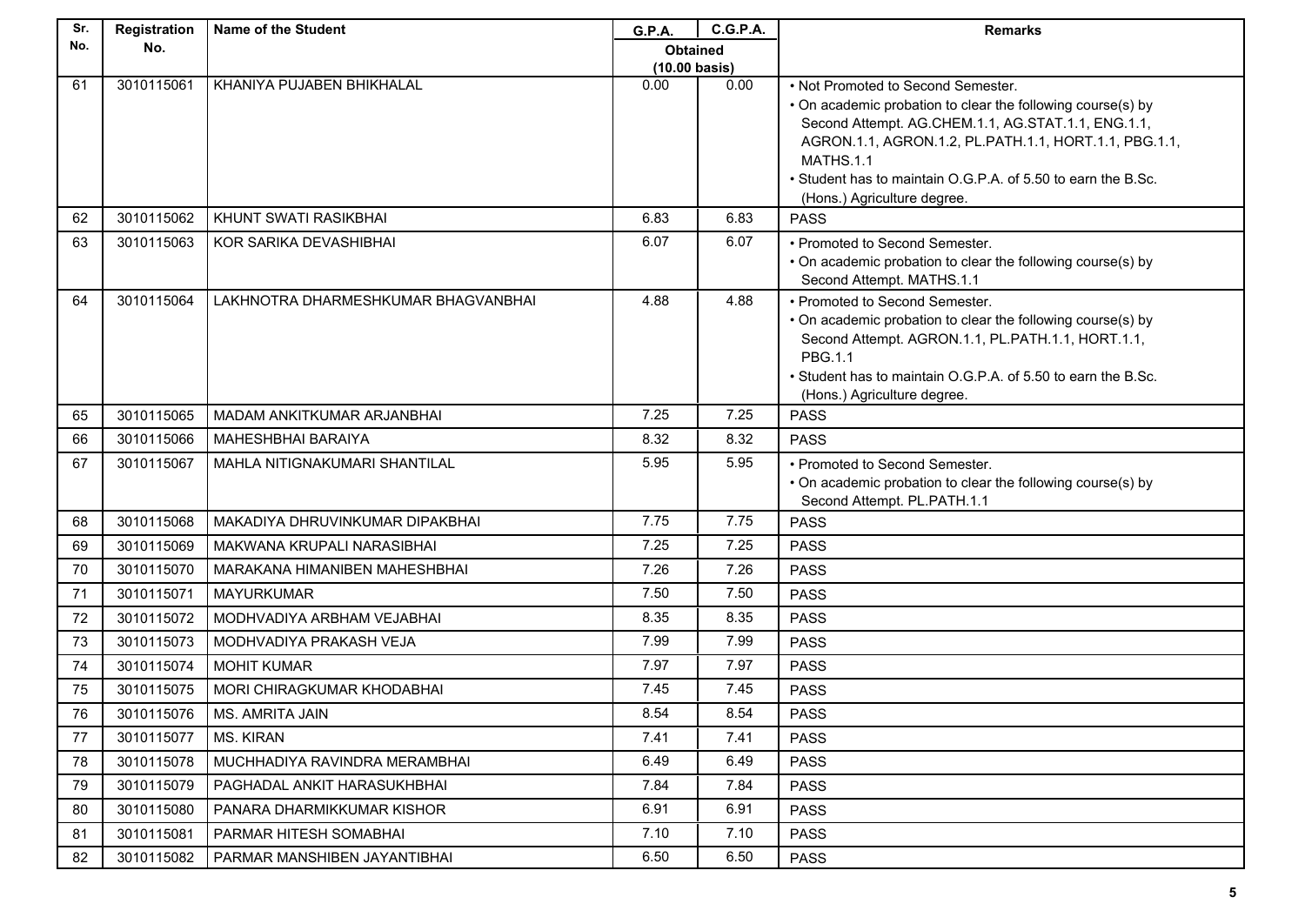| Sr. | Registration | <b>Name of the Student</b>      | G.P.A.                  | <b>C.G.P.A.</b> | <b>Remarks</b>                                                                                                                                                                                                                                                    |
|-----|--------------|---------------------------------|-------------------------|-----------------|-------------------------------------------------------------------------------------------------------------------------------------------------------------------------------------------------------------------------------------------------------------------|
| No. | No.          |                                 | <b>Obtained</b>         |                 |                                                                                                                                                                                                                                                                   |
|     |              |                                 | $(10.00 \text{ basis})$ |                 |                                                                                                                                                                                                                                                                   |
| 83  | 3010115083   | PARMAR MAULIKKUMAR KANJIBHAI    | 7.22                    | 7.22            | <b>PASS</b>                                                                                                                                                                                                                                                       |
| 84  | 3010115084   | PARMAR NILESH DALSUKHBHAI       | 6.39                    | 6.39            | <b>PASS</b>                                                                                                                                                                                                                                                       |
| 85  | 3010115085   | PATEL ANKUR NARESHBHAI          | 6.56                    | 6.56            | <b>PASS</b>                                                                                                                                                                                                                                                       |
| 86  | 3010115086   | PATEL KHUSHBU DHANSUKHBHAI      | 5.00                    | 5.00            | • Promoted to Second Semester.<br>• On academic probation to clear the following course(s) by<br>Second Attempt. AG.CHEM.1.1, AGRON.1.1, AGRON.1.2,<br>PL.PATH.1.1<br>. Student has to maintain O.G.P.A. of 5.50 to earn the B.Sc.<br>(Hons.) Agriculture degree. |
| 87  | 3010115087   | PATEL SHREYA SANJAYBHAI         | 6.75                    | 6.75            | <b>PASS</b>                                                                                                                                                                                                                                                       |
| 88  | 3010115088   | RANK NIRIKSHA JAYANTIBHAI       | 7.22                    | 7.22            | <b>PASS</b>                                                                                                                                                                                                                                                       |
| 89  | 3010115089   | RUPAPARA SAJANBHAI DHIRAJLAL    | 6.37                    | 6.37            | <b>PASS</b>                                                                                                                                                                                                                                                       |
| 90  | 3010115090   | SARADHARA YASHKUMAR CHATURBHAI  | 6.75                    | 6.75            | <b>PASS</b>                                                                                                                                                                                                                                                       |
| 91  | 3010115091   | SAVALIYA AVADH MADHUBHAI        | 7.29                    | 7.29            | <b>PASS</b>                                                                                                                                                                                                                                                       |
| 92  | 3010115092   | SAVALIYA PARTH MANISHBHAI       | 6.11                    | 6.11            | <b>PASS</b>                                                                                                                                                                                                                                                       |
| 93  | 3010115093   | SAVARIYA KALPESHKUMAR ASHOKBHAI | 5.36                    | 5.36            | • Promoted to Second Semester.<br>• On academic probation to clear the following course(s) by<br>Second Attempt. AGRON.1.2, PL.PATH.1.1<br>• Student has to maintain O.G.P.A. of 5.50 to earn the B.Sc.<br>(Hons.) Agriculture degree.                            |
| 94  | 3010115094   | SHEKHAT YAKINKUMAR KISHORBHAI   | 7.22                    | 7.22            | <b>PASS</b>                                                                                                                                                                                                                                                       |
| 95  | 3010115095   | <b>SUDHA KUMARI</b>             | 8.16                    | 8.16            | <b>PASS</b>                                                                                                                                                                                                                                                       |
| 96  | 3010115096   | TALAVIYA PRIYANSHI LILADHARBHAI | 7.52                    | 7.52            | <b>PASS</b>                                                                                                                                                                                                                                                       |
| 97  | 3010115097   | TANK PRIYANKA DHARMESHKUMAR     | 6.60                    | 6.60            | <b>PASS</b>                                                                                                                                                                                                                                                       |
| 98  | 3010115098   | THAKKAR TIRTH KIRITBHAI         | 6.15                    | 6.15            | <b>PASS</b>                                                                                                                                                                                                                                                       |
| 99  | 3010115099   | THESIYA FORAMBEN AMRUTLAL       | 8.05                    | 8.05            | <b>PASS</b>                                                                                                                                                                                                                                                       |
| 100 | 3010115100   | THUMMAR SHWETA DINESHBHAI       | 7.65                    | 7.65            | <b>PASS</b>                                                                                                                                                                                                                                                       |
| 101 | 3010115101   | TRADA VRUNDABEN BHAGVANJIBHAI   | 7.26                    | 7.26            | <b>PASS</b>                                                                                                                                                                                                                                                       |
| 102 | 3010115102   | UMRETIYA NEVIL KANTIBHAI        | 7.28                    | 7.28            | <b>PASS</b>                                                                                                                                                                                                                                                       |
| 103 | 3010115103   | UNDHAD NIKUNJ JENTIBHAI         | 5.71                    | 5.71            | • Promoted to Second Semester.<br>• On academic probation to clear the following course(s) by<br>Second Attempt. PL.PATH.1.1                                                                                                                                      |
| 104 | 3010115104   | USADAD JENISH SURESHBHAI        | 6.10                    | 6.10            | <b>PASS</b>                                                                                                                                                                                                                                                       |
| 105 | 3010115105   | USADADIYA NIRALIBEN HARSUKHBHAI | 6.12                    | 6.12            | <b>PASS</b>                                                                                                                                                                                                                                                       |
| 106 | 3010115106   | VAGHASIYA BHAVIN POPATBHAI      | 6.02                    | 6.02            | <b>PASS</b>                                                                                                                                                                                                                                                       |
| 107 | 3010115107   | VAGHASIYA NIKUNJ VRUJALALBHAI   | 7.80                    | 7.80            | <b>PASS</b>                                                                                                                                                                                                                                                       |